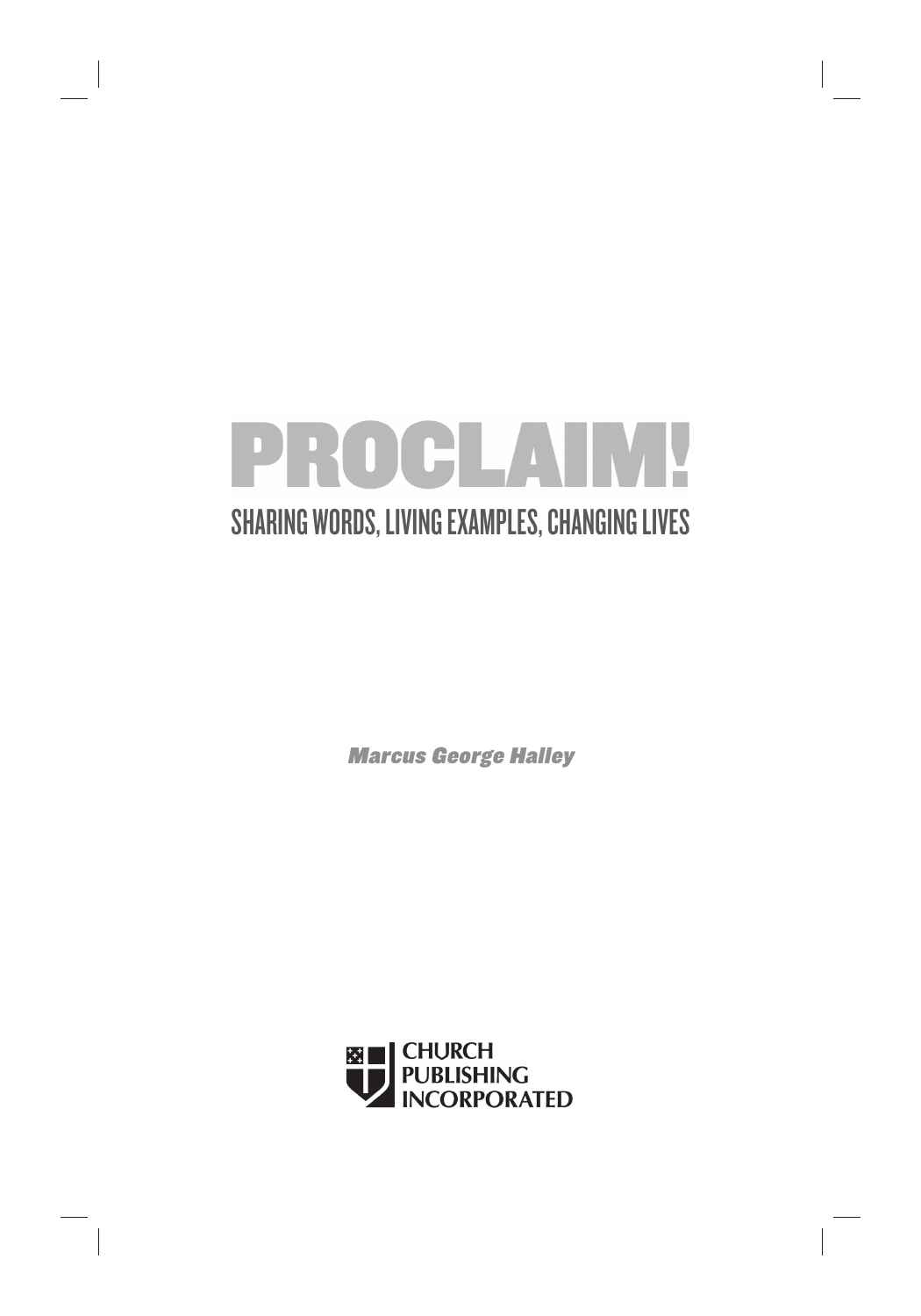Copyright © 2020 by Marcus George Halley

All rights reserved. No part of this book may be reproduced, stored in a retrieval system, or transmitted in any form or by any means, electronic or mechanical, including photocopying, recording, or otherwise, without the written permission of the publisher.

Unless otherwise noted, the Scripture quotations are from New Revised Standard Version Bible, copyright © 1989 National Council of the Churches of Christ in the United States of America. Used by permission. All rights reserved worldwide.

Church Publishing 19 East 34th Street New York, NY 10016 www.churchpublishing.org

Cover design by Paul Soupiset Typeset by Rose Design

A record of this book is available from the Library of Congress.

ISBN-13: 978-1-64065-242-2 (paperback) ISBN-13: 978-1-64065-243-9 (ebook)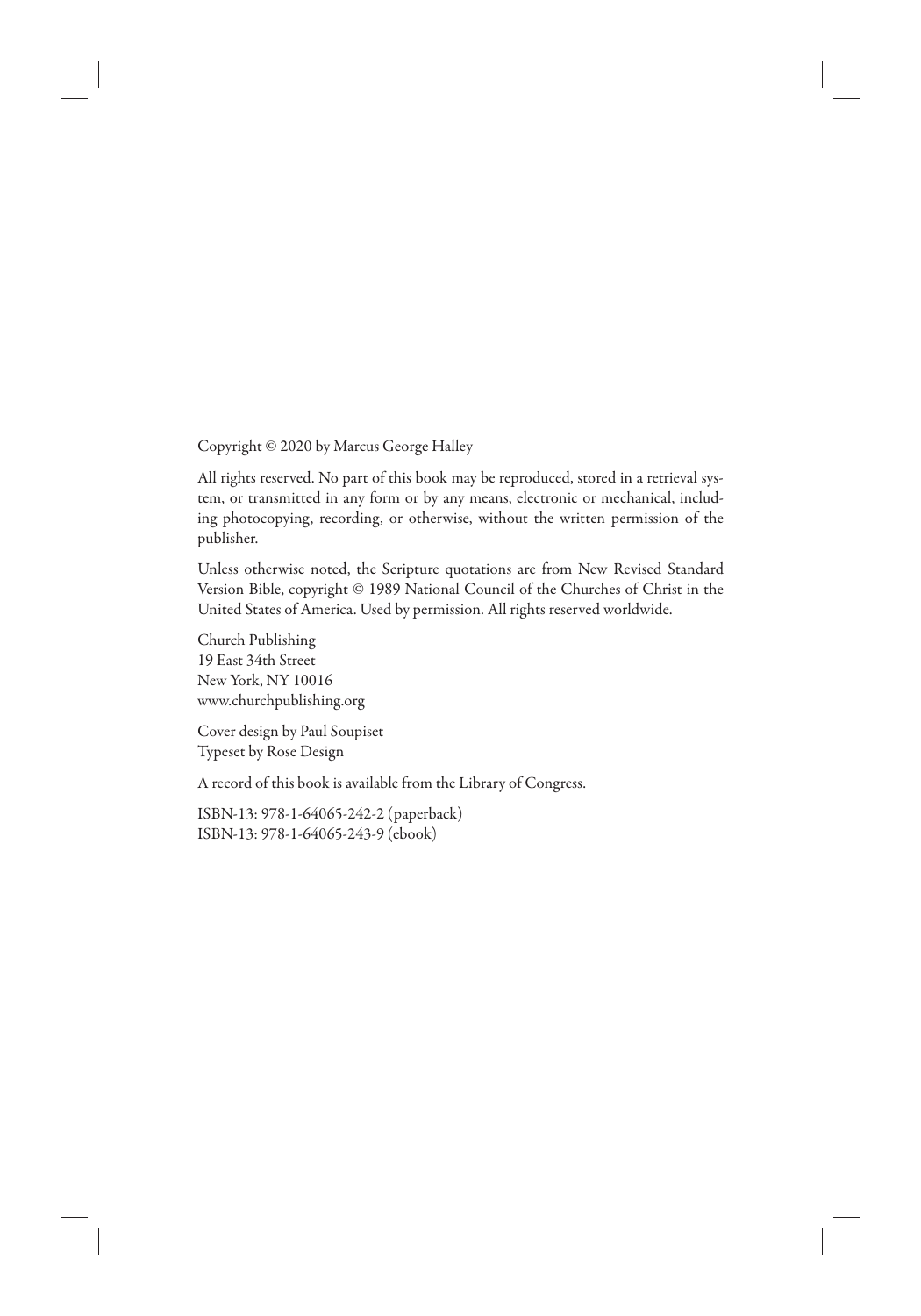## CONTENTS

| <b>Chapter Two: What Are We Doing Here?</b> 11                  |
|-----------------------------------------------------------------|
|                                                                 |
| <b>Chapter Four:</b> Gather in the Lord's Name 40               |
| <b>Chapter Five:</b> Proclaim and Respond to the Word of God 52 |
| <b>Chapter Six:</b> Pray for the World and the Church 65        |
|                                                                 |
|                                                                 |
|                                                                 |
| 110                                                             |
| <b>Chapter Eleven:</b> Share the Gifts of God<br>121            |
|                                                                 |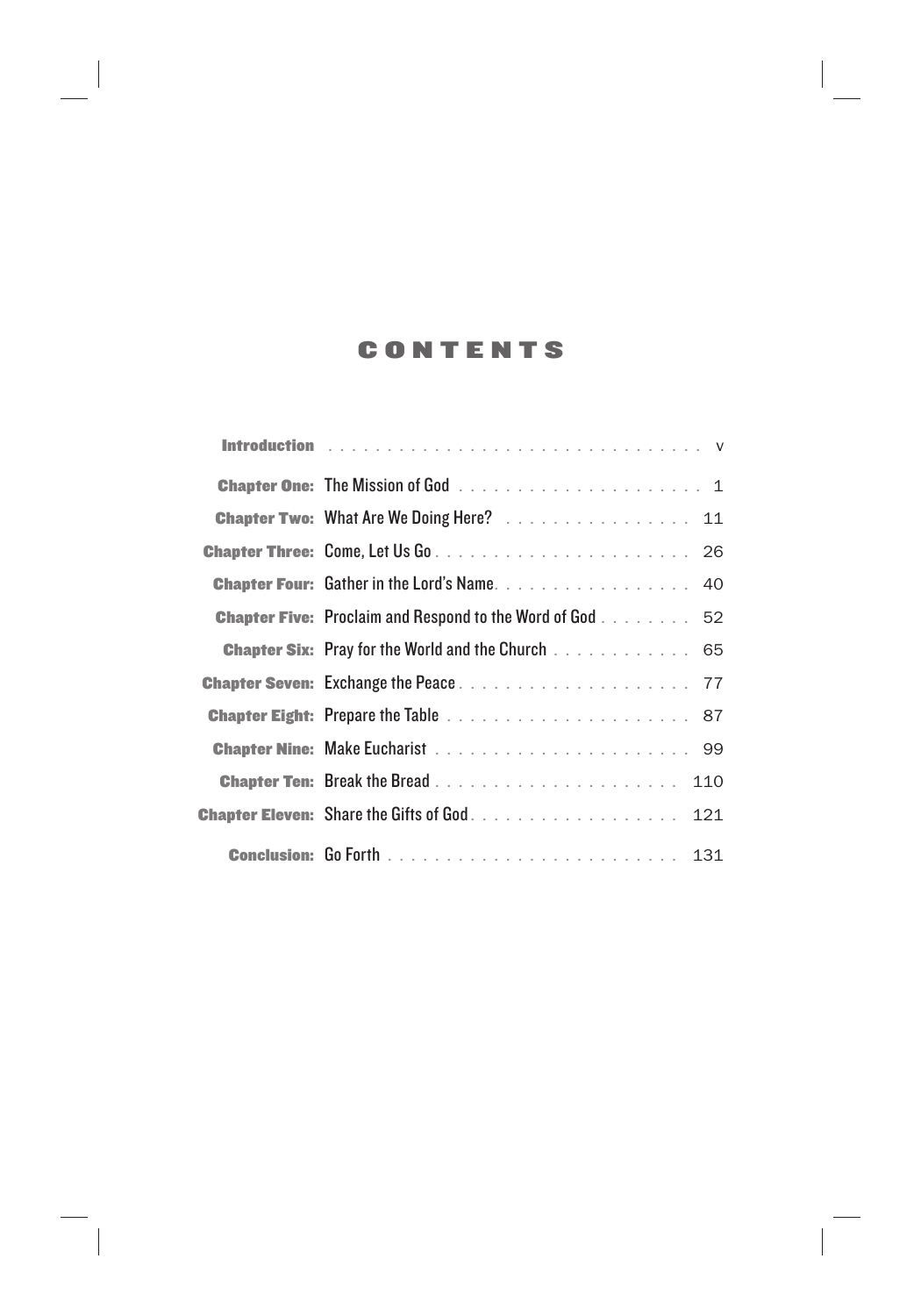## INTRODUCTION

I GREW UP IN CHURCH.

My fondest childhood memories are associated with church if for no other reason than that church occupied such a prominent place in my life that most of my childhood memories, good or bad, bear some association. Not only were Sundays strictly for church (and I mean *all day—*two services in the morning with Sunday school in between, followed by lunch at church, and often some other service at a neighboring congregation in the evening), but church also seeped into the other days as well. Wednesdays were for Bible study, Saturdays were for intercessory prayer and probably choir rehearsal. By the time I reached young adulthood, I was thoroughly churched but spiritually starving.

Some of my worst childhood memories are also connected to church. In many ways, it feels like I crawled into my adulthood, desperately seeking the spiritual nourishment that I had been denied as I came into the awareness of my sexuality. For reasons that continue to elude me, there are those who think God so fragile or grace so miniscule and scarce that it is their job to hoard it and protect it rather than lavish it upon all they meet. I knew I wasn't welcomed in the church of my childhood, but even though I left, the rhythm of Sunday-keeping was so strong, so naturally engrained in the rhythm of my life that I kept going to church. For years I visited church after church, never really finding a place to land for long.

All of that began to change the moment I walked into an Episcopal church in Charlotte, North Carolina. For this Southern-raised National Baptist, the words of the liturgy were expansive and pointed to a whole new world, one where mere mortals dared to approach the mystery of God holding confidence and humility, where the full witness of Holy Scripture was heard, where we embraced a connection to an ancient church that was charging headlong into the uncertain future, where simple creatures of bread and wine were deemed worthy enough to bear the actual presence of an infinite God. That first experience at the Eucharist broke my world open in ways I am still working through.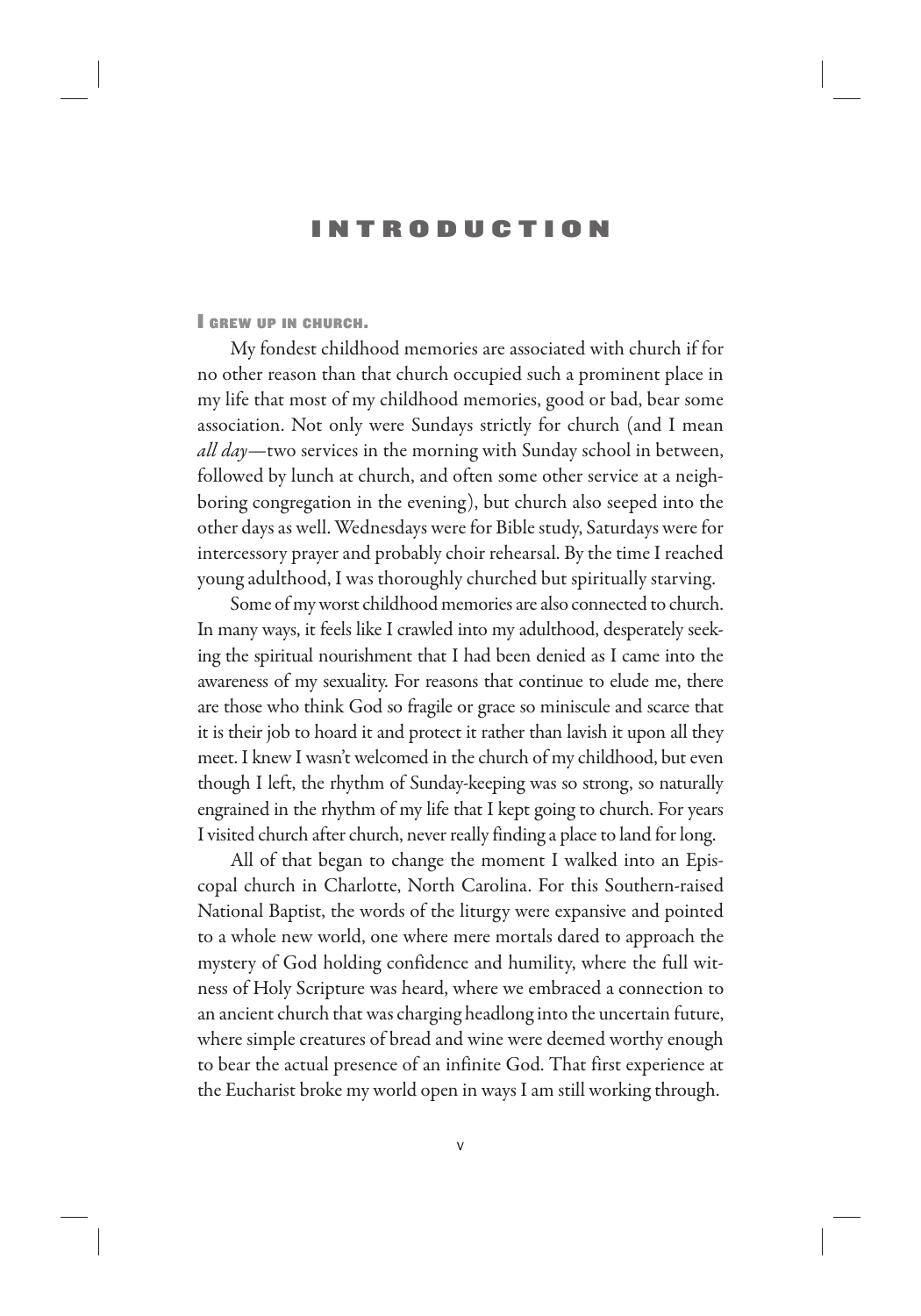As I sit down to write this book, I am a decade into my journey with God through the Episcopal Church. I've worshiped with and served the church in the South, Midwest, and Northeast. I've raised my hands in a charismatic atmosphere, genuflected during a service of Eucharistic Adoration, sung Taize hymns around a campfire, and everything in between the matrix of wonder, love, and praise. After years of ministry and worship in the Episcopal Church, ministry that involves teaching and preaching, creating and presiding over communal worship, writing and thinking deeply about the intersection of evangelism and mission, I have come to see that what initially drew me to the worship of the Episcopal Church was something more than expansive words and beautiful ritual. What I hungered for then, and hunger for now, is an engagement with the Risen Christ that is more than an isolated moment of personal piety. I yearn for an experience of Christ that has the capacity to change me and to change the world. I want an encounter with Christ that actively participates in the continued work of Christ in the world—reconciliation, peacemaking, justice, and mercy—as we await the fullness of God's reign on earth. True, authentic Christian worship is more than a refuge from the woes of the world. It is an active engagement in the new-making of the world. It is an episode of the crashing-in of God's reign of love, a community called together by God's grace despite the tilt toward estrangement and division that plagues our broader world. It is a moment where the Church can name and claim that the Christ that has come to us, and who promises to come to us again, continues to come to us in Word and sacrament.

As a practitioner of liturgy, I have also seen that we cannot take certain assumptions for granted anymore. In a culture that transmits less and less memory of Christian practice from one generation to another, and with that practice coming under understandable scrutiny for the ways in which it has either ignored (or in some cases perpetuated) oppression and injustice, we must reclaim the importance of public liturgy as our collective worship of God that participates in the mission of God by inviting us to share in dynamic love that exists within God. For too many, the liturgy has become a hermetically sealed moment of personal piety, a one-hour experience on Sunday morning that has little to nothing to do with living into the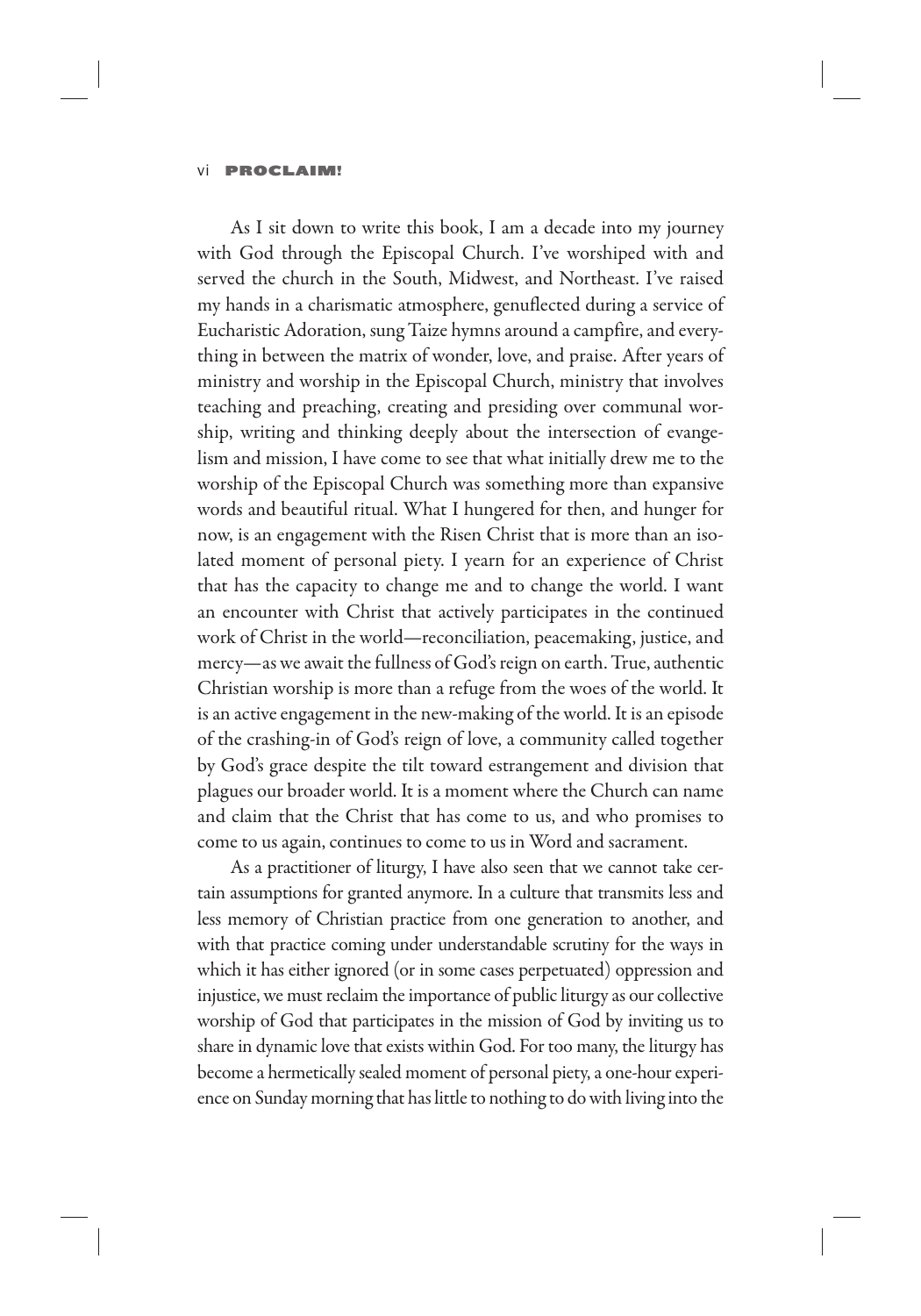kind of movement Jesus started. It has become too small to have anything of value to proclaim to a world in desperate need of God's saving presence.

In my view, the work that Episcopal Church has engaged under the leadership of the presiding bishop, the Most Rev. Michael Curry, has been to reclaim the value of proclamation. Our challenge in this moment seems to be responding to an initiation to go deeper in every way—deeper in discipleship, deeper in love, deeper in relationship with others. Tools like "The Way of Love" offer individuals and faith communities the tools necessary to plumb the depths of our baptismal vocation to follow Christ by inviting us to live a life that is shaped by practices such as turning toward Christ, learning about the life and way of Jesus, engaging in public worship and private prayer, and other practices. Presiding Bishop Curry has said that these practices can "train up the spirit to follow in the way of Jesus and to look something like Jesus" (Way of Love Video, Youtube). This invitation to Christian discipleship invites us to do more than simply show up on Sundays and give money. This is an invitation to believe that if this Jesus stuff matters at all, we have to get serious about practicing it. If we desire a fuller experience of the reign of God, we must enact it in our lives: we have to go across boundaries to build relationships with people who experience life differently than we do; we must seek to be a blessing to all those with whom we come into contact; and (lest we forget) we must take rest as a spiritual practice seriously.

*Proclaim!* is about taking this work seriously. Specifically, this is a book that holds the belief that our liturgy—our collective and public worship of God that participates in the mission of God by inviting us to share in dynamic love that exists within God—is intended to so thoroughly saturate us in God's grace that we radiate grace and love in the world. Public worship is itself an engagement with God's mission and propels us into the world empowered by the Holy Spirit to *continue* our engagement with God's mission. The coming together of the community of the faithful around Word and sacrament sits at the inflection point between being gathered and being sent. Something happens when we come close to God. Like Moses, like Mary Magdalene, like Paul, coming close to God has consequences and the invitation we are offered in public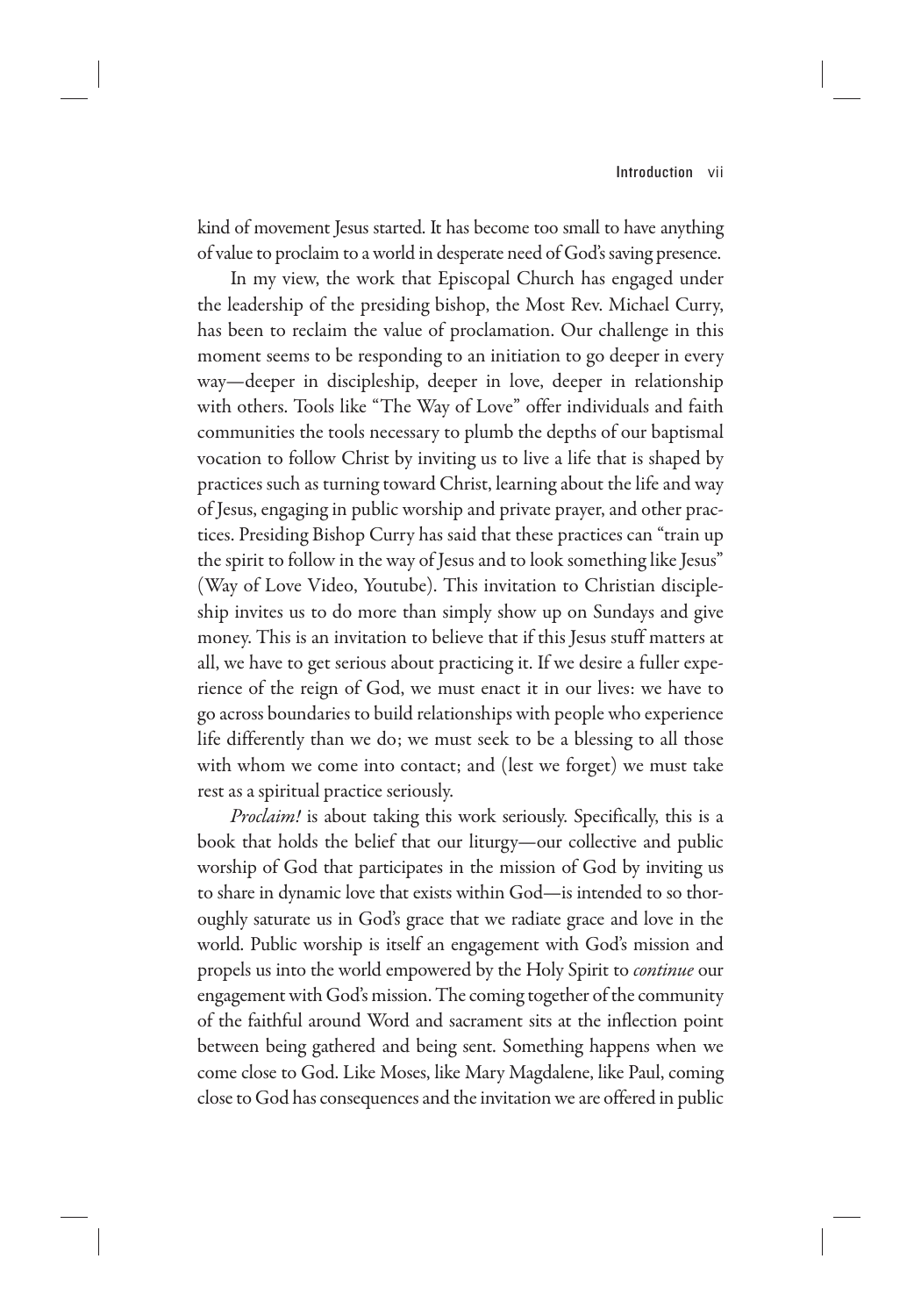worship is to not leave the same way we came. Being gathered and being sent are two sides of the same coin of God's mission of reconciliation.

It is called *Proclaim!* for two reasons. First, the fact that we gather at all, especially on a Sunday, makes a public statement about what we believe and how we view the world—through the lens of our Lord's resurrection. Regardless of how others see the world, disciples of Jesus Christ are invited to see the world through the ongoing reality of God's new-making. Second, how we worship makes a proclamation about who we are, whose we are, and how we are to live in the world. The patterns, the rites (words), and rituals (actions) teach us to ask a different set of questions than we might otherwise ask and to make a new set of connections between God's ongoing work and our daily lives, thereby strengthening our ability to bear witness to the resurrection of Jesus Christ as apostles sent by God into the ordinariness of our world.

As a leader in a faith community, I am aware of the incredible paradigm shift this book will be for many. The shift from faith as a set of ideas privately held by individuals who perform their personal piety before the God of their own understanding back to the idea of faith as an ongoing life lived before God within which the regular gathering of an individual with the collective community of faith is an essential component to engaging in God's mission is immense. I happen to also believe that it is key to participating in God's mission. As Bishop Ian Douglas, Bishop Diocesan of the Episcopal Church in Connecticut, says repeatedly, "God has always had the Church God needs to be about the mission of God. The question is, will we be that Church?" To be *that* Church, I believe it is important to reclaim public liturgy as something more than a collection of individual relationships with God. Public liturgy must say something about God, not only to those in the room, but to those *not* in the room. It must speak the truth of God's reconciling love and break through the din of apathy, the cacophony of prejudice and oppression, and dreadful chords of isolation and alienation that threaten to break apart the fragile bonds of humanity.

The purpose of this book is to help make disciples out of people for whom public worship is either rote and unremarkable or tedious and inconvenient. This book draws connections between the practices of public worship and aspects of our ordinary lives in order to help us engage in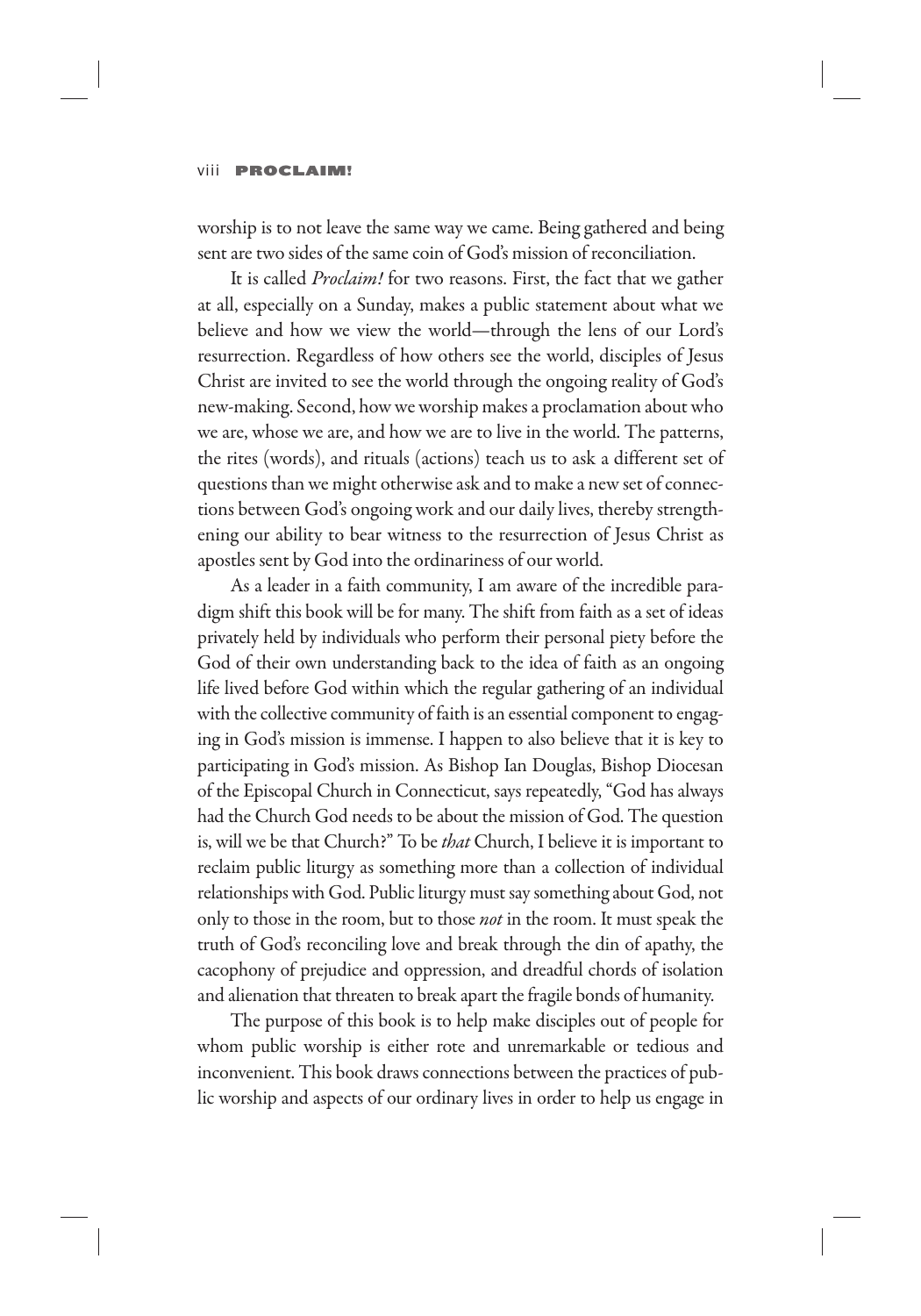public worship and private prayer with more attention and intention. The Bible suggests that we live in a paradox, that the kingdom of God has both come near to us and is easy to miss as we walk past it unaware. My hope is that this book will help us pay attention to the ways the kingdom of God comes close to us in public worship and shows us how to recognize the signs of it elsewhere, thereby making us participants in God's reconciling work. To do this, I've arranged this book to first explore what I mean by "God's mission" and then to explore the various ways the individual parts of the service of Holy Eucharist, the primary service of public worship for many Episcopalians, breaks open a new facet of God's mission.

My understanding of worship is shaped by regular practice of the Holy Eucharist as outlined in the Episcopal Book of Common Prayer. If you are familiar with the pattern of the Eucharist, this book will feel familiar to you because it uses that shape in order to provide a new interpretive lens through which we might see the liturgy differently. If you are unfamiliar with this pattern, this book might serve as a roadmap for that experience as well as an invitation to navigate the pattern in person in community. Regardless of whether you share the Eucharist weekly, monthly, or at some other interval, Christians across denominations gather, listen, respond, remember, share, and go. The idea behind that pattern is to not only serve as a formation tool for those interested in deepening their understanding of the Eucharist, but also to highlight the eucharistic shape of our lives—the ordinary and often unremarkable ways we gather, listen and respond, give of ourselves, and ultimately share grace with one another in ways that destroy injustice and invite us to experience episodes of God's reign. Even if you do not regularly share in the Holy Eucharist, you can benefit from understanding how the rituals and rites associated with this liturgy illuminate practices of peacemaking, community-building, and justice-seeking in our lives.

This book is for people who are deeply interested in revival personally and in their faith communities. It is for practitioners, planners, and students of liturgy. It is for spiritual seekers, those who, like myself, found the Episcopal Church after a period of wandering and who want to go deeper. It is for those who are interested in the work of peacemaking and justice in the world and who are unsure about the intersection